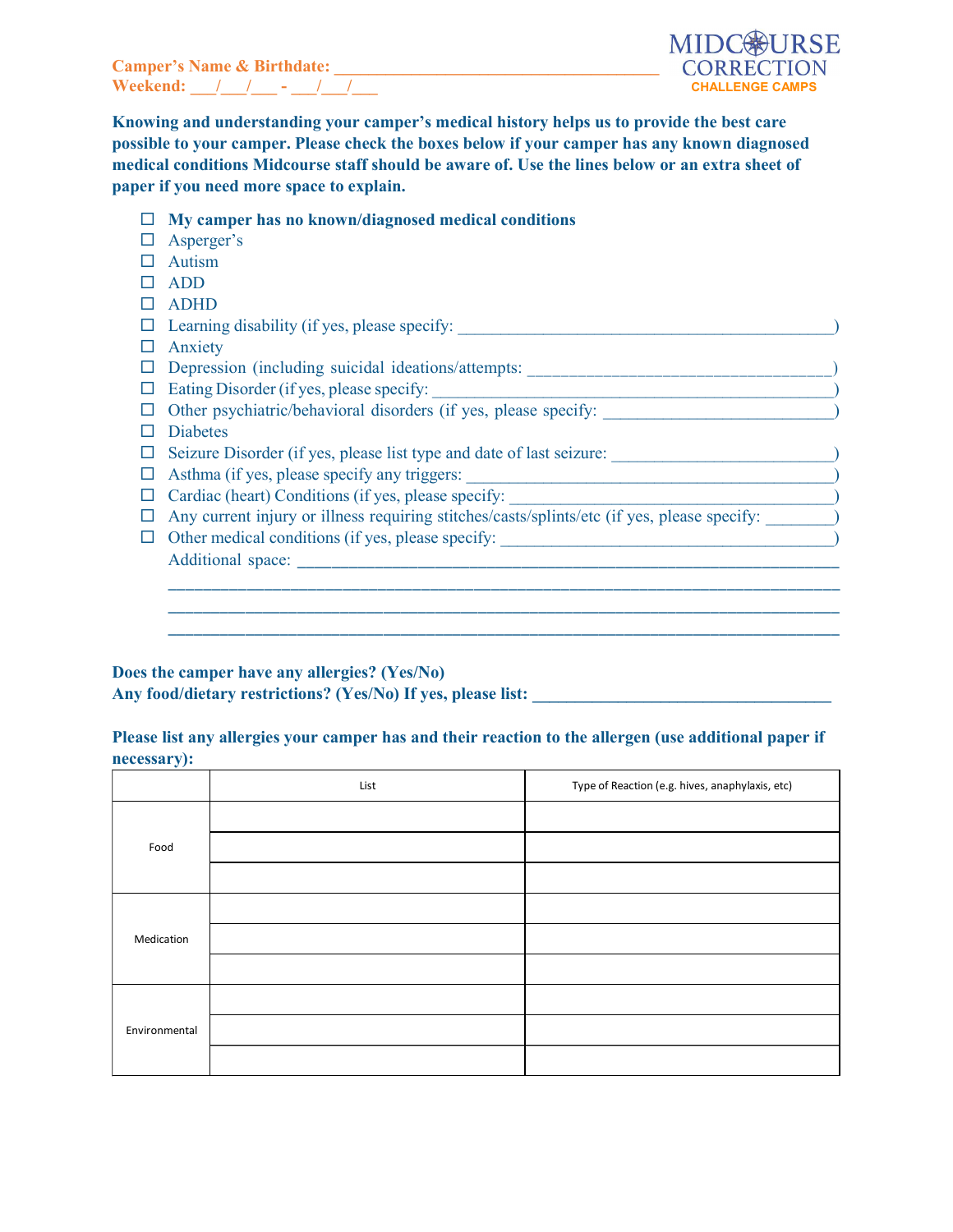## Camper's Name and Birthdate: Weekend:  $\sqrt{2}$  -  $\sqrt{2}$



Please complete this form even if your child does not take any prescription medications. Please list all medication that your child will need to take during the weekend camp, if any. The medical officer will oversee administration of all medications; campers are not allowed to keep any medications on them or in their gear. Please send enough medication for the entire weekend at camp in the original package/bottle that identifies the prescribing physician, the name of the camper, the name of the drug, the dosage, and the frequency at which it must be taken. Prescription medications will only be accepted with the original prescription container. This includes rescue inhalers. If medications are brought in any container other than the original, you will be asked to visit the local pharmacy to obtain a copy of the prescription at your own time and expense. Pill boxes for dispensing are okay, however, the original prescription must also be present. Medications are given at mealtimes and bed; please make a note and speak with the medical officer at registration if medications must be given at other specific times.

| Please initial here if the camper has no prescription or OTC medications that will be |               |             | DO NOT MARK IN THIS COLUMN; FOR MEDICAL |              |           |                     |                     |               |              |           |               |
|---------------------------------------------------------------------------------------|---------------|-------------|-----------------------------------------|--------------|-----------|---------------------|---------------------|---------------|--------------|-----------|---------------|
| provided to the medical officer or must be taken while at camp                        |               |             | <b>OFFICER USE ONLY</b>                 |              |           |                     |                     |               |              |           |               |
| <b>Medication</b>                                                                     | <b>Dosage</b> | Description |                                         |              | Friday    |                     |                     | Saturday      |              |           | Sunday        |
|                                                                                       |               | Reason      | <b>ADHD</b>                             |              |           |                     |                     |               | Bed          |           |               |
| Example: Adderall                                                                     | 5 mg tablet   | Frequency   | 1 at breakfast, 1 at dinner             | Dinner       | Bed       | Breakfast           | Lunch               | Dinner        |              | Breakfast | Lunch         |
|                                                                                       |               | Reason      |                                         | Camper       | amper     | Camper              | Camper              | Camper        | Camper       | Camper    | Camper        |
|                                                                                       |               | Frequency   |                                         | MO           |           | MO                  | <b>MO</b>           |               |              | $\Omega$  |               |
|                                                                                       |               | Reason      |                                         | Camper       | amper     | Camper              | amper               | damper        | Camper       | amper     | Camper        |
|                                                                                       |               | Frequency   |                                         | MО           | 10        | $\Omega$            | MO                  | OM.           | MO           | OM.       | OM            |
|                                                                                       |               | Reason      |                                         | Camper       | amper     | Camper              | amper               | Camper        | Camper       | amper     | Camper        |
|                                                                                       |               | Frequency   |                                         | MO           |           | MO.                 |                     | Ō             | 4Ó           |           | OM            |
|                                                                                       |               | Reason      |                                         | Camper       | amper     | Camper              | amper               | Camper        | Camper       | Camper    | Camper        |
|                                                                                       |               | Frequency   |                                         | MO           |           | <b>MO</b>           | <b>OM</b>           | <b>MO</b>     | MO           | <b>MO</b> | MО            |
|                                                                                       |               | Reason      |                                         | Camper       | amper     | Camper              | Camper              | Camper        | Camper       | Camper    | Camper        |
|                                                                                       |               | Frequency   |                                         | MO.          |           | <b>MO</b>           | MO.                 |               | MO.          |           | MO.           |
|                                                                                       |               | Reason      |                                         | Camper       | amper     | Camper              | Camper              | Camper        | Camper       | Camper    | Camper        |
|                                                                                       |               | Frequency   |                                         | и٥           |           | MO                  | ٨O                  | O             |              |           | OM.           |
|                                                                                       |               | Reason      |                                         | Camper       | amper     | Camper              | amper               | Camper        | Camper       |           | Camper        |
|                                                                                       |               | Frequency   |                                         | <b>MO</b>    | <b>OM</b> | MO                  | <b>OM</b>           | OM.           | MО           |           | мo            |
|                                                                                       |               | Reason      |                                         | Camper<br>MO | Camper    | Camper<br><b>MO</b> | Camper<br><b>MO</b> | Camper<br>OM. | Camper<br>MO | Camper    | Camper<br>MO. |
|                                                                                       |               | Frequency   |                                         | Camper       | amper     | Camper              | Camper              | Camper        | Camper       | Camper    | Camper        |
|                                                                                       |               | Reason      |                                         | MO           | MO        | <b>MO</b>           | MO.                 | MО            | MO           | MO        | MO            |
|                                                                                       |               | Frequency   |                                         |              |           |                     |                     |               |              |           |               |

I, Parent/Guardian, confirm that the medication, dosage, and distribution information for  $(Campere's name)$  is correct.

 $\Box$